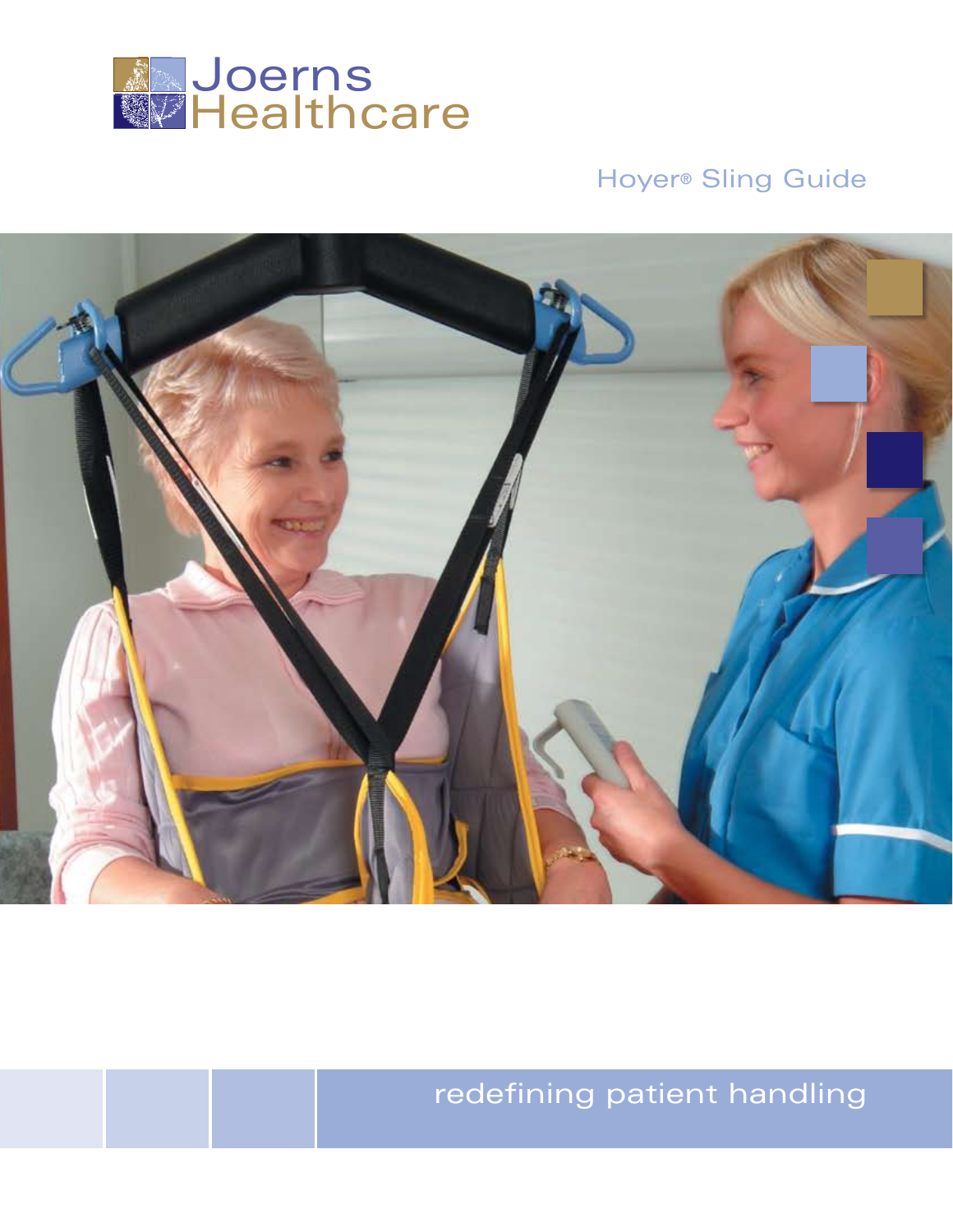# Introduction

A sling is an item of moving and handling equipment, which is used with a mechanical lift in order to facilitate the transfer of a resident. A sling comprises a specially designed and constructed piece of fabric, which is placed under and around a resident before being attached to the spreader bar/cradle of a lift to raise, transfer and lower the resident.

When selected and used correctly, a sling and lift will achieve a safer transfer, reducing the risks associated with manual handling.

# FIM Score

**(Function Independence Measure)** A widely used assessment tool to classify a person's function from independence to total assistance in seven levels.

#### **7. Complete Independence**

Another person is not required for the activity which is performed safely without modification or outside assistance within a reasonable time.

#### **6. Modified Independence**

Another person is not required for the activity but may need an assistive device, more than reasonable time giving a risk consideration.

#### **5. Supervision or set up**

Someone required to help by observation, encouragement without contact.

#### **4. Minimal Assistance**

Someone required to help - by touching - subject makes 75% or more of the effort.

#### **3. Moderate Assistance**

Someone required to help by more than touching - subject makes 50% - 75% of the effort.

#### **2. Maximal Assistance**

Complete dependence. Subject makes less than 50% but at least 25% of effort.

#### **1. Total Assistance**

Complete dependence. Subject makes less than 25% of effort.

Please note that staff in ALL areas must have immediate access to at least one mobile passive lift for use in the event of an emergency such as the retrieval of a fallen person. A passive lift suitable for a very heavy person should also be accessible within the facility/ hospital, and all staff should be aware of the system for accessing the lift as required. For example, in the event of an unplanned admission of a very heavy resident into Accident and Emergency.

#### **Please note:**

**It is very important to use the correct sized sling and ensure it is properly fitted before attempting to lift. This will ensure the person being lifted feels safe, dignified and comfortable. It will also provide the caregiver with confidence that they can achieve the transfer that they wish and that the procedure will be executed in an effective and safe manner.This guide aims to assist those responsible for the provision of slings by outlining some key factors to be addressed in the selection of the most appropriate type of sling for a resident. Guidance is then given as to which sling from the HOYER range will best meet these requirements. HOYER has an extensive range of slings. Our slings are a reflection on many years of refinements that make our range one of the most comfortable and flexible in the market place today.**





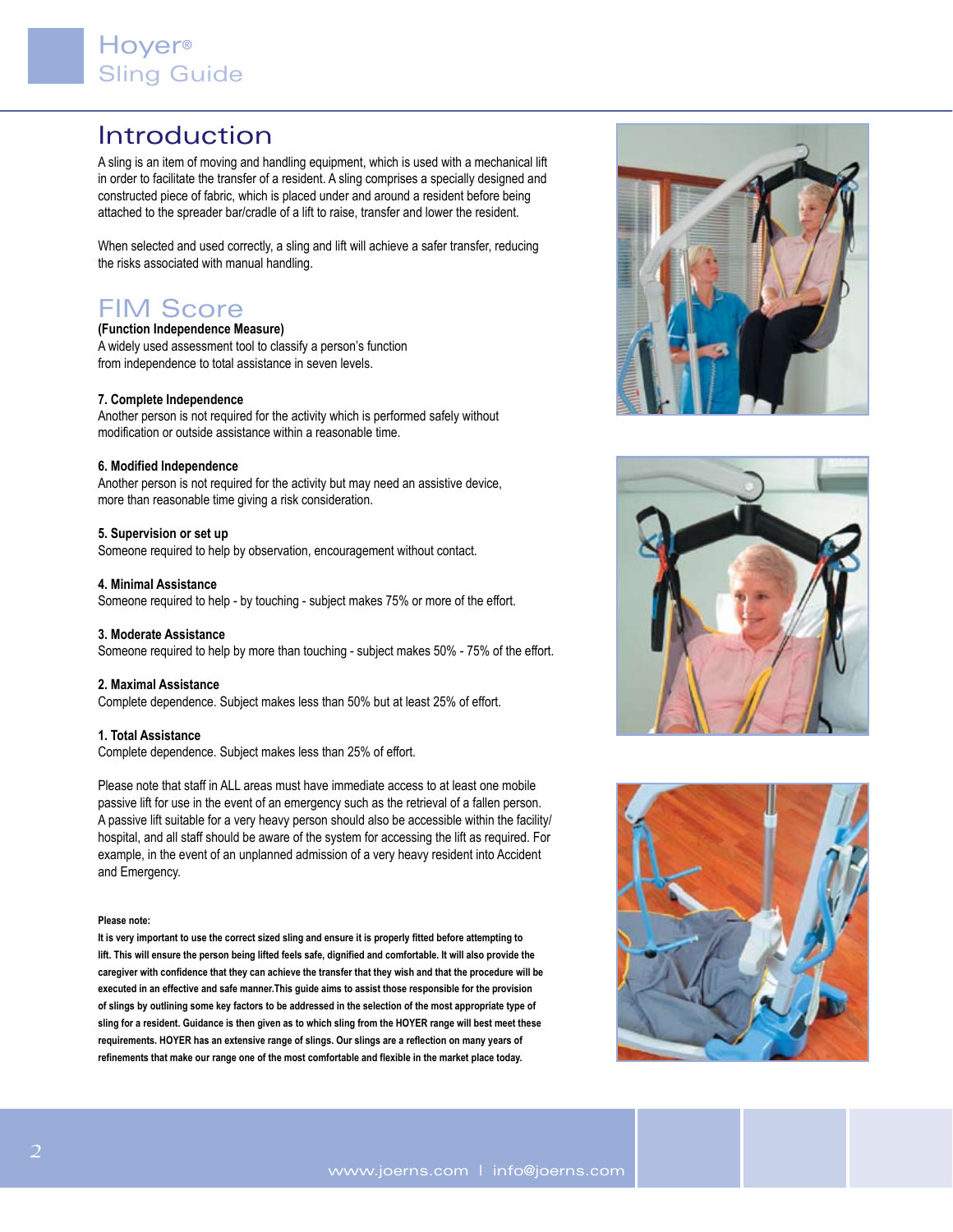## **Sling Models**

The **Hoyer** range of slings has been designed with a number of features aimed at meeting varied lifting requirements and applications. Each sling is described briefly below. Note FIM scores have been provided as an assessment tool to classify a person's function from independence to total assistance in 7 levels.



#### **Quick fit/Universal Sling (Spreader Bar: 6 Point)**

This sling is an easy-to-fit, general-purpose sling designed to suit 85% of residents. It is simple to use and is available in all sizes from XS to XL. **FIM Scores: 1 and 2 and any other person from the floor**



# **Full Back (Spreader Bar: 6 Point)**

This is a more specialized sling. It incorporates integral boned head support and padded leg pieces and is available in all sizes from XS to XL. The correct size will fit snugly and give full protection for residents who go into extension, or have involuntary movements or behavioral problems. **FIM Scores: 1 and 2 and any other person from the floor**



#### **Quick Fit Deluxe Sling (Spreader Bar: 6 Point)**

This sling is a development of the Quick Fit design and is suitable for 95% of residents. It can be used for amputees following assessment, and is available in all sizes from XS to XL. **FIM Scores: 1 and 2 and any other person from the floor**



## **Comfort Sling (Cradle: 4 Point)**

This is a more specialized sling. It allows correct positioning to be made via the 4-point cradle and uses the Securi3 sling connection system ensuring no inadvertent detachment of the sling from the cradle. It incorporates a removable comfort pad for head support and snuggles the resident providing full protection for residents who go into extension or have involuntary movements or behavioral problems. It is available in all sizes from XS to XL. **FIM Scores: 1 and 2 and any other person from the floor**

# **Standing Sling (Stand-aid)**

The standing sling is suitable for those residents who have a greater degree of weight bearing ability. It allows excellent access for toileting and is easy to fit, providing quick and effective transfers. The adjustable waist strap; the non-slip back pad ensures the sling does not ride up during the transfer. This sling can be dangerous, however, when used with the wrong resident, so a careful risk assessment is advised. **FIM Scores: 3 and 4**



#### **Access/Toileting Sling (Spreader Bar: 6 Point)**

This sling is designed specifically to facilitate the toileting procedure by allowing the removal of clothing. It is NOT a general-purpose sling and will suit only 25% of residents. Residents must be in a sitting position to use this sling. **FIM Scores: 2 or 3 following careful assessment**

An assessment MUST be carried out when using the access sling as it can be dangerous when used on the wrong resident.





## **Transport Sling (Stand-aid)**

The transport sling is suitable for those residents with a degree of weight bearing ability. It is easy to fit, allowing quick and effective transfers. The adjustable waist strap. **FIM Scores: 2, 3 and 4**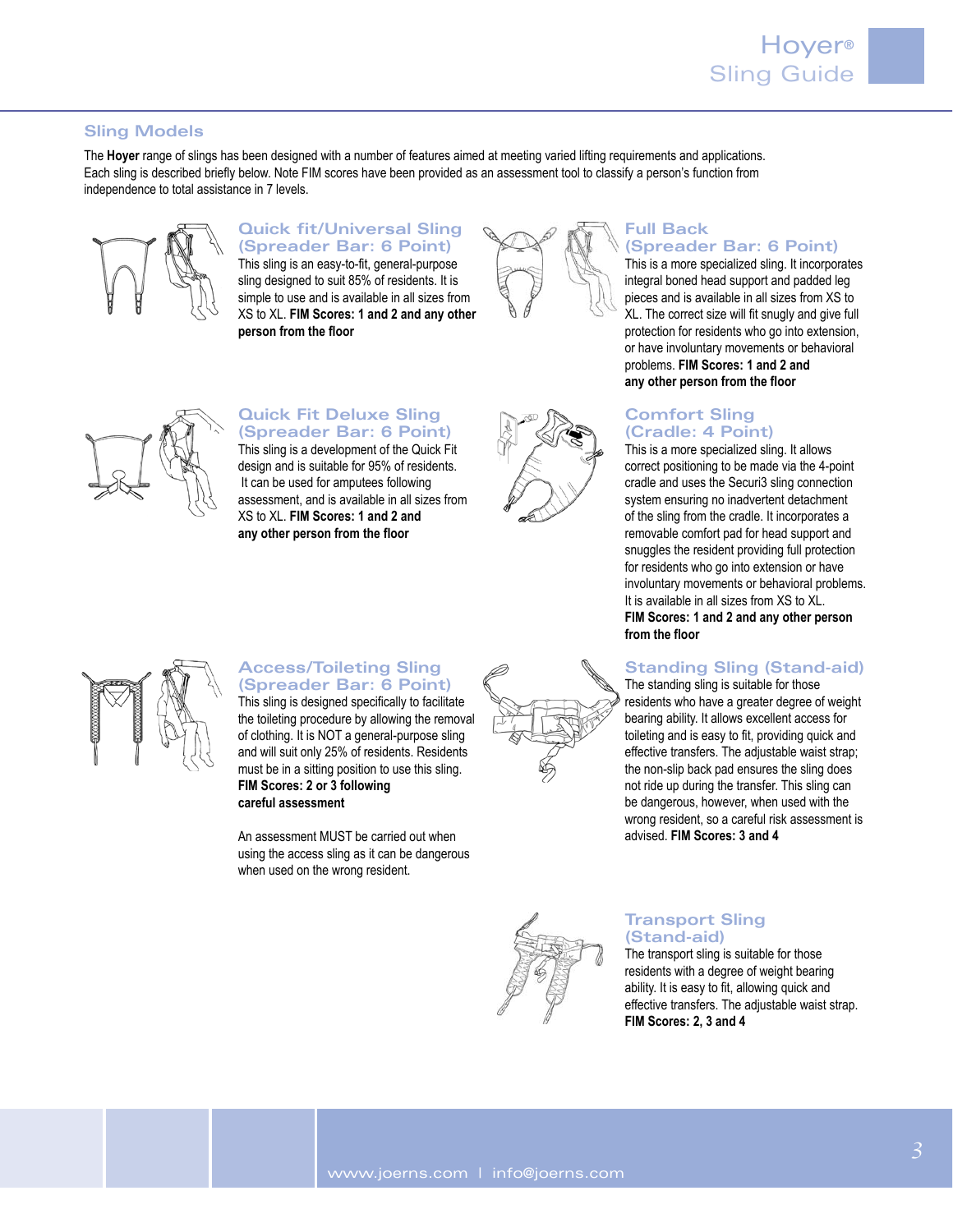## **Hoyer Sling Features**



Colored binding provides clear recognizable size information.



spreader bar system.

| ■HOYER<br><b>FULL BACK</b>                                 |                          |                                      | <b>9001 Joerns Drive</b><br><b>Stevens Point</b><br>Wisconsin - 54481-5840<br>Tel: (715) 341 3600<br>800) 826 0270 (Toll Free)               |  |  |
|------------------------------------------------------------|--------------------------|--------------------------------------|----------------------------------------------------------------------------------------------------------------------------------------------|--|--|
| OUTSIDE<br><b>HAUT</b><br><b>AUSSEN</b><br><b>EXTERIOR</b> |                          |                                      | A WARNING A<br>Max Safe Working Load<br>Polds maximum autorisé<br><b>Höchutbolastung</b><br>Carga Máxima Segura de Trabajo<br>500lbs (227kg) |  |  |
|                                                            |                          |                                      | DO NOT REMOVE THIS LABEL                                                                                                                     |  |  |
|                                                            | 3078                     | <b>POLYESTER</b><br>NA1067<br>NA1068 |                                                                                                                                              |  |  |
|                                                            | <b>FEDIATRIC (BROWN)</b> |                                      |                                                                                                                                              |  |  |
|                                                            | SAUALL (RED)             |                                      |                                                                                                                                              |  |  |

Colored loop straps, which provide adjustment Clear labels provide all the information required toand the correct angle positioning for the 6-point gether with a line drawing showing how our slings fit.





Leg support widths (1) offer optimal support, while not cutting into the knee or groin area, and modesty loops (2) stop the residents legs from splaying while transferring.



Centerline markers aid the caregiver in the correct positioning of the sling, especially when inserting the sling before an off the bed or floor transfer.





Made from polyester, **Hoyer** slings are durable, soft and comfortable. Padding provides additional comfort and support to delicate areas and our webbing straps have covered ends to protect residents' skin.



The angle of the straps has been carefully calculated to ensure the correct posture and comfort of the resident.



Mesh slings are ideal in wet environments, providing rapid draining and drying.



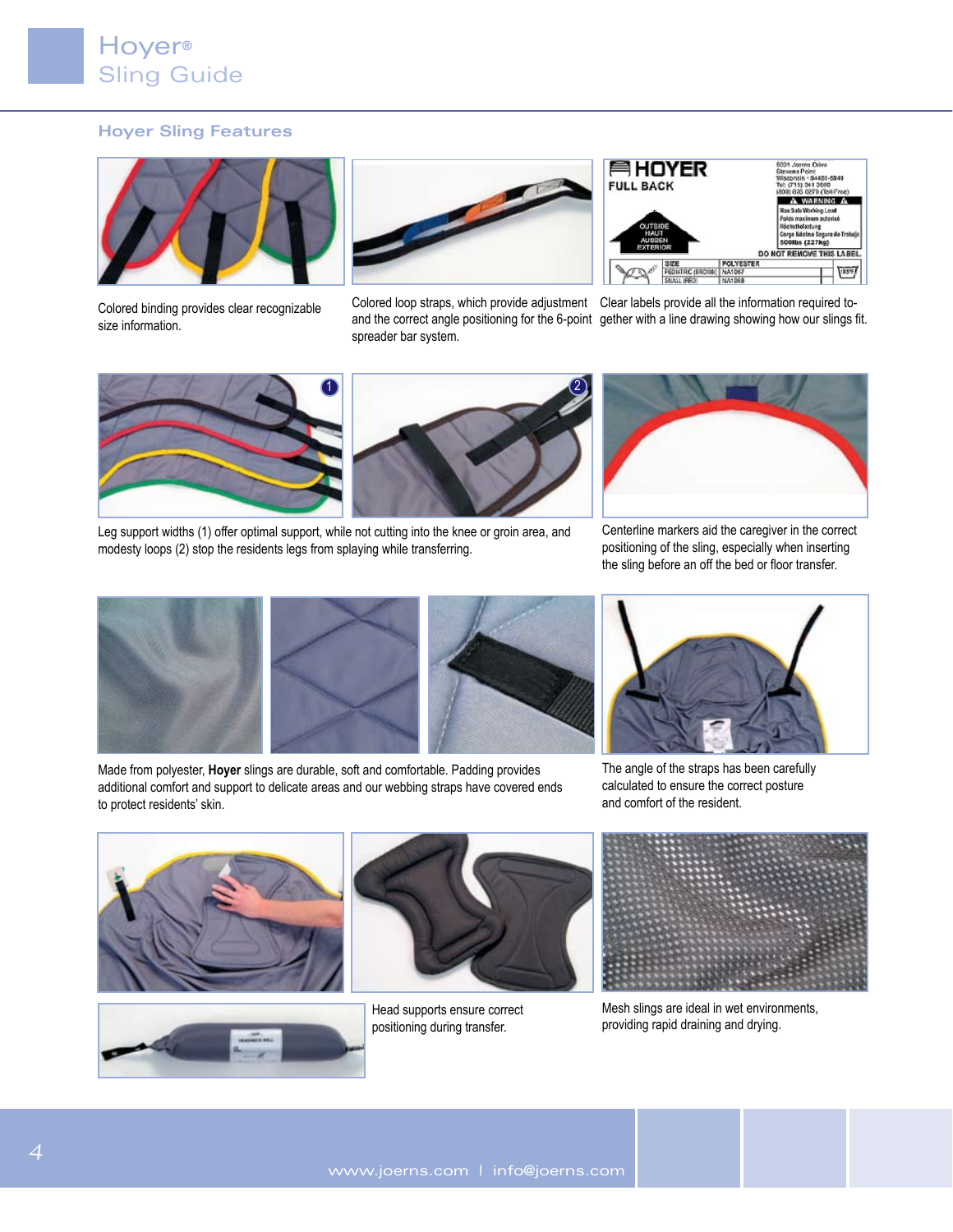

Handles on the sides of our slings are optimized to ensure correct handling. The grey color of our slings means contamination is easy to spot - but the polyester fabric isn't prone to staining, and is easily laundered.



### **Cradle Options**

The **Hoyer** professional lift range has the option of two cradles that provide the caregiver greater choice in selecting the most appropriate sling and cradle for the task. The Presence and Stature can be used with either the 6-point spreader bar or the 4-point positioning cradle.



6-point spreader bar

The 6-point spreader bar uses slings with webbing loops,which allow positioning adjustments to be made by selecting the different colored loops. The attachment straps at shoulder level determine the position of the back, ranging from upright through to semi-reclined and reclined. Similarly, the attachment straps at the legs determine the approximate degree of flexion at the hip, from around 45° to 90°.

The position achieved by adjusting the loops will depend upon the height and build of the resident. The rule of thumb is the shorter the shoulder straps the more upright the resident will be.



4-point positioning cradle

Alternatively the 4-point positioning cradle uses the Securi3 safety clip system and adjustment is made by rotating the cradle handle either down or up to obtain an upright or reclined position for the resident.

Note: The Comfort sling utilizes the Securi3 clip system and this was especially designed to ensure NO inadvertent detachment occurs. The 3 key stages assure the resident and caregiver of safety and comfort positioning throughout the transfer.



Both cradles have their place, but more importantly it allows the caregiver to choose exactly the correct sling for the resident and task in question.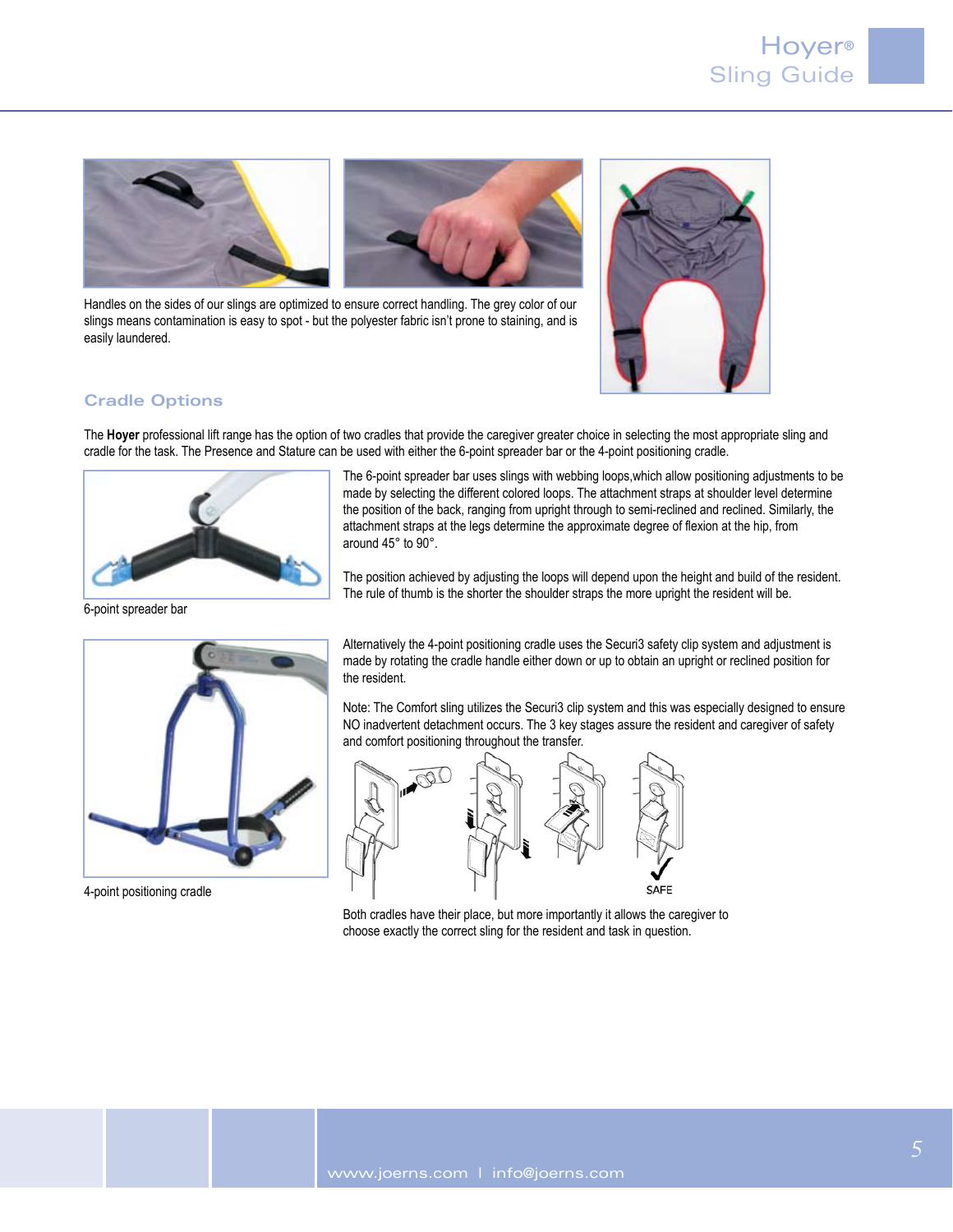## **Range of Sizes**

Most slings are available in a range of sizes to accommodate variety in height, shape and weight of residents. All these factors must be taken into consideration when selecting the appropriate sling for the residents. Sizes are available from XS to XL and full details on our slings can be found in our order form.



## **Identification Label**

The identification label provides essential information about the sling such as:

•

- Model reference number •
- Care Instructions
- Type of sling •
- Safe Working Load (SWL)
- Size
- •
- Bar code •
- Testing mark CE or similar •
- Date of Manufacture •

•

Identification picture •

Note: Space provided for a unique Serial Number that enables traceability, which can be used for inspection and audit records.



## **Weight Capacity**

Stated on the label is the safe working load, 500 lbs. Some slings vary, so always check the label before use.

#### **WARNING** Т 71

**Max Safe Working Load** Poids maximum autorisé Höchstbelastung Carga Máxima Segura de Trabajo 227kg / 500lbs (35st)

## **User Guide**

A detailed User Guide is provided with all slings. It contains essential information concerning machine washing and general care of the sling.

## **Sling Safety Information (guidance)**

- Maximum wash temp: 185°F (85°C), non-enzyme detergent •
- Wash 160°F (71°C) for 3 minutes •
- Wash 145°F (63°C) for 10 minutes •
- Do not tumble dry at high temp Air dry, cool tumble dry or dry at very low temperature •
- Ability to wash may help against MRSA •

#### **Size & Weight Range Guide (Approx.)**

Please note the following sling guides are recommendations only. A full risk assessment must be conducted before any sling is selected. This will ensure safety for the resident and the caregiver.

| <b>Sling Range</b><br><b>Weight Recommendation Chart (GUIDE)</b><br>Values shown: kgs/lbs |     |     |      |     |       |     |  |
|-------------------------------------------------------------------------------------------|-----|-----|------|-----|-------|-----|--|
|                                                                                           | Low |     | High |     | Range |     |  |
|                                                                                           | kg  | lb  | kg   | lb  | kg    | lb  |  |
| <b>XS</b>                                                                                 | 16  | 35  | 45   | 100 | 29    | 65  |  |
| S                                                                                         | 34  | 75  | 68   | 150 | 34    | 75  |  |
| M                                                                                         | 57  | 125 | 91   | 200 | 34    | 75  |  |
|                                                                                           | 80  | 175 | 136  | 300 | 57    | 125 |  |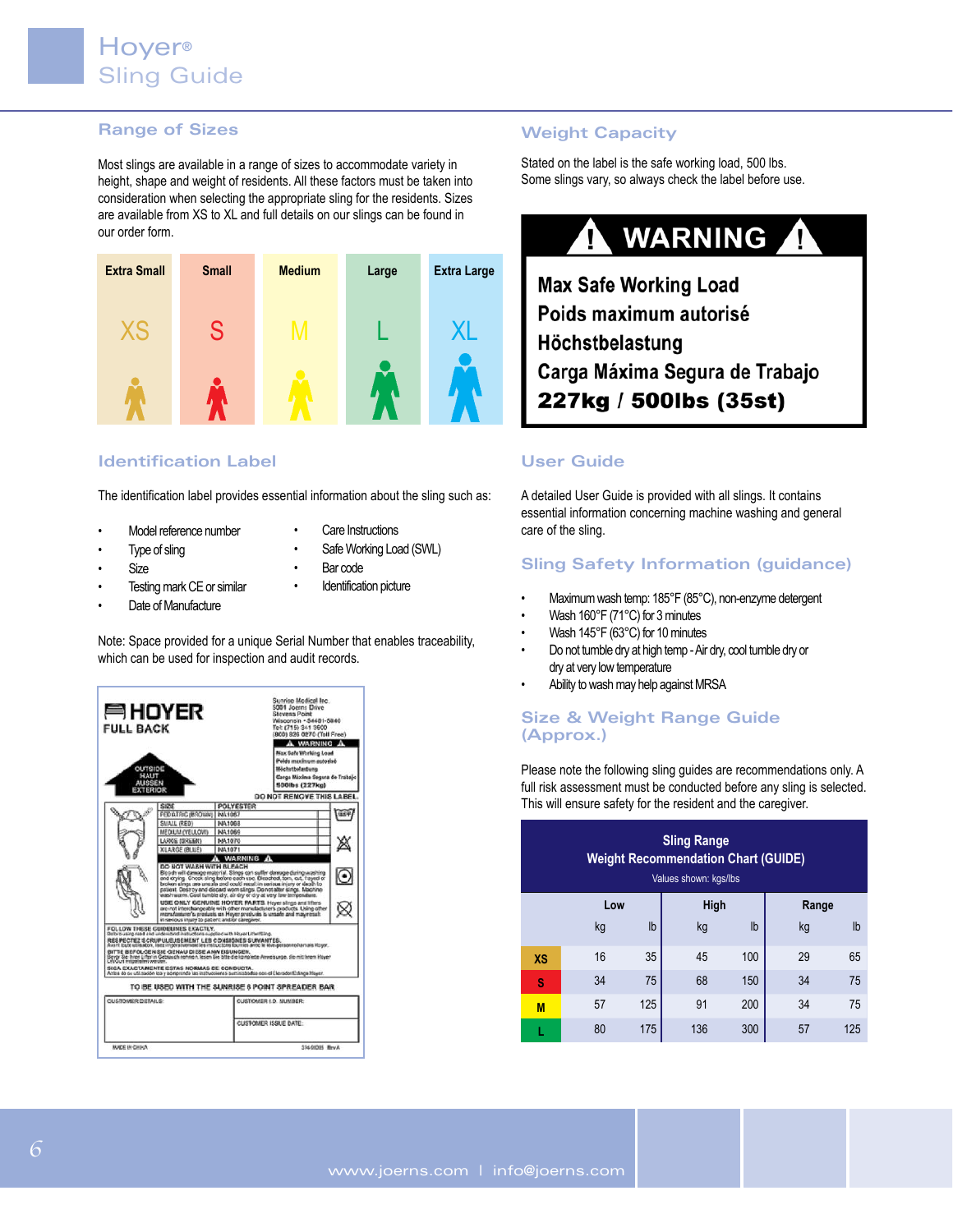#### **Other Considerations for Slings**

Alternative fabrics are available as SPECIAL ORDERS. However, there is an extended lead-time for these (typically 4-5 weeks). Consult your Hoyer representative for details.

# **Special Slings**

Special slings are "one-off" designs to meet specific requirements of individual residents and can be made to order. The following specials can be ordered.

- Extend loop strap length to suit leg or shoulders •
- Add loop to suit •
- Remove head support •
- Taper leg section •
- Add lining to legs or body (synthetic fleece material) •

#### **Sling Prescription Sheets** •

Sling prescription sheets are available upon request to facilitate producing a special sling design. Example of sling prescription form.

#### **Clinical Support/Advice**

Clinicians are available upon request to assist Joerns Healthcare customers by providing clinical information and advice in relation to **Hoyer** slings and other products.

| <b>JNRISE</b><br><b>IFDICAL</b>                                 | Full Back Polyester Sling                                                                     | Reported to                                                      |  |  |
|-----------------------------------------------------------------|-----------------------------------------------------------------------------------------------|------------------------------------------------------------------|--|--|
| a lindes Linter                                                 | Tel:<br>+44 (3) 1304-446622                                                                   | e-wait eater@eunmed.co.uk                                        |  |  |
| High Soust<br>Wallachen                                         | Fax: +44 (3) 1304-446644                                                                      | Web: sentemedical.co.uk                                          |  |  |
| <b>King Midwids On's 470</b>                                    |                                                                                               |                                                                  |  |  |
| CLASS CAME & NA COMPLETED MANAGERS TO ALANMAN METALLIC LIMITAR. |                                                                                               |                                                                  |  |  |
| <b>Dodor Harrio</b>                                             |                                                                                               | Account No.                                                      |  |  |
| Delbary Abbass.                                                 |                                                                                               | <b>Butter</b><br><b>ENGLISHED BY</b>                             |  |  |
|                                                                 |                                                                                               | <b>Guarthe</b>                                                   |  |  |
| Tel 19th                                                        | Fac No.<br>12.5                                                                               |                                                                  |  |  |
|                                                                 | ٠<br><b>CREDUX OF REESONAL</b><br>×<br>- 1<br>ъ<br>č<br>ė                                     |                                                                  |  |  |
|                                                                 |                                                                                               |                                                                  |  |  |
| <b>Sing</b> fa<br>(Please Sciety<br>an bu                       | ana amahal                                                                                    |                                                                  |  |  |
| FULNITY<br>m                                                    | <b>Markurs</b><br>firman<br><b>UPSK</b>                                                       | EAVELINE<br>towner                                               |  |  |
| Patho<br>51,500*                                                | 01/070<br>5,000<br>34,1909                                                                    | 20% Increase<br>Change Hore                                      |  |  |
| 639                                                             | <b>CO</b><br>acc.<br>430                                                                      | on large sine<br><b>Rom Economic</b><br><b>SECTION CONTINUES</b> |  |  |
| ŧ.<br>i bi<br>109                                               | m<br>an.<br>m<br>DH <sub>2</sub><br><b>NO</b><br>HAO                                          | ----<br><b>STATISTICS</b>                                        |  |  |
| È.<br>500                                                       | $\overline{1}$<br>m<br>680                                                                    |                                                                  |  |  |
| $\overline{128}$<br>×.                                          | 372<br>680<br>720                                                                             |                                                                  |  |  |
| (Retter SOC)<br>Crompon (The)<br>Phoenix Linings<br>74          | <b>Global</b><br>Body Bull                                                                    | <b><i><u>Riverside</u></i></b>                                   |  |  |
| Bolton <sub>1</sub><br>۰.                                       | Distance - 1037 to the at betterning<br><b>VMON R</b><br><b>UM</b> ya ba<br>Longh of Beltimet |                                                                  |  |  |
| <b>Sume list to durch/thengths</b><br>Straps.                   |                                                                                               |                                                                  |  |  |
| <b>Blazarier Brug</b><br>Pondukio<br>Exercition                 | <b>Bacal</b><br>Motiven                                                                       | <b>Longe</b><br><b>Spacial</b>                                   |  |  |
| Peadully<br><b>Los Sees</b><br><b>Fencion</b>                   | <b>Boat</b><br>Motivm                                                                         | <b>Large</b><br><b>System</b> *<br><b>CONTRACTOR</b>             |  |  |
|                                                                 |                                                                                               |                                                                  |  |  |
| 1 Etrops will be adjusted from the base                         | $\cdots$                                                                                      |                                                                  |  |  |
| System durinted approve ha powing<br><b>Eurnise Contact:</b>    | <b>EARLY ATTENTION FROM</b><br>Load-time:                                                     | <b>PERCH PURSER</b><br>Price Gusted                              |  |  |
|                                                                 | CUSP DANN, NO PHONO CALLAN SUN PURE CUSP SAME SERVED / TO A DAILYER CROSS, ADOSPT ANDE        |                                                                  |  |  |
| Customer PC Number                                              | Centres of Buy                                                                                | <b>Date:</b>                                                     |  |  |
| HWY - Dig In 3706478                                            | <b>Build be Ballet Crober Nat.</b>                                                            |                                                                  |  |  |

## **Moving and Handling Training**

The correct equipment coupled with appropriate training can help to minimize the risks associated with manual handling. Joerns Healthcare has developed a comprehensive range of moving and handling training programs aimed at meeting the needs of all caregivers. Programs are flexible, with courses designed to suit individual circumstances and needs. The overall aim is to create "a safer environment".

### **Sling Support Levels and Commode Openings**

Different types of slings provide different levels of support for the resident being lifted. The support level is determined by the shape and structure of the fabric, with the main body of the sling providing support to the back and head (photo 1) and the leg straps providing support to the thighs, hips and buttocks (photo 3/4). The shape of the sling will also determine the presence and size of a commode opening. (figure 2 below).



## **Selecting the Best Type of Sling**

Selecting a sling for an individual resident involves more than simply measuring their size and deciding what the sling will be used for.

Basic factors to take into consideration are the level of support required from the sling and whether a commode opening is necessary. However, to be sure that a sling meets specific requirements and is the most appropriate sling available, many further aspects need to be considered as part of the selection process. Some of these are discussed briefly here.

## **Information about the task(s)**

In order to be sure the sling selected will be suited to its required use, it is necessary to determine the type of transfer task(s) desired, together with the frequency with which they will occur. This relates closely to the functional requirements of the sling. For instance: a sling that is to be used for toileting will require a commode opening.